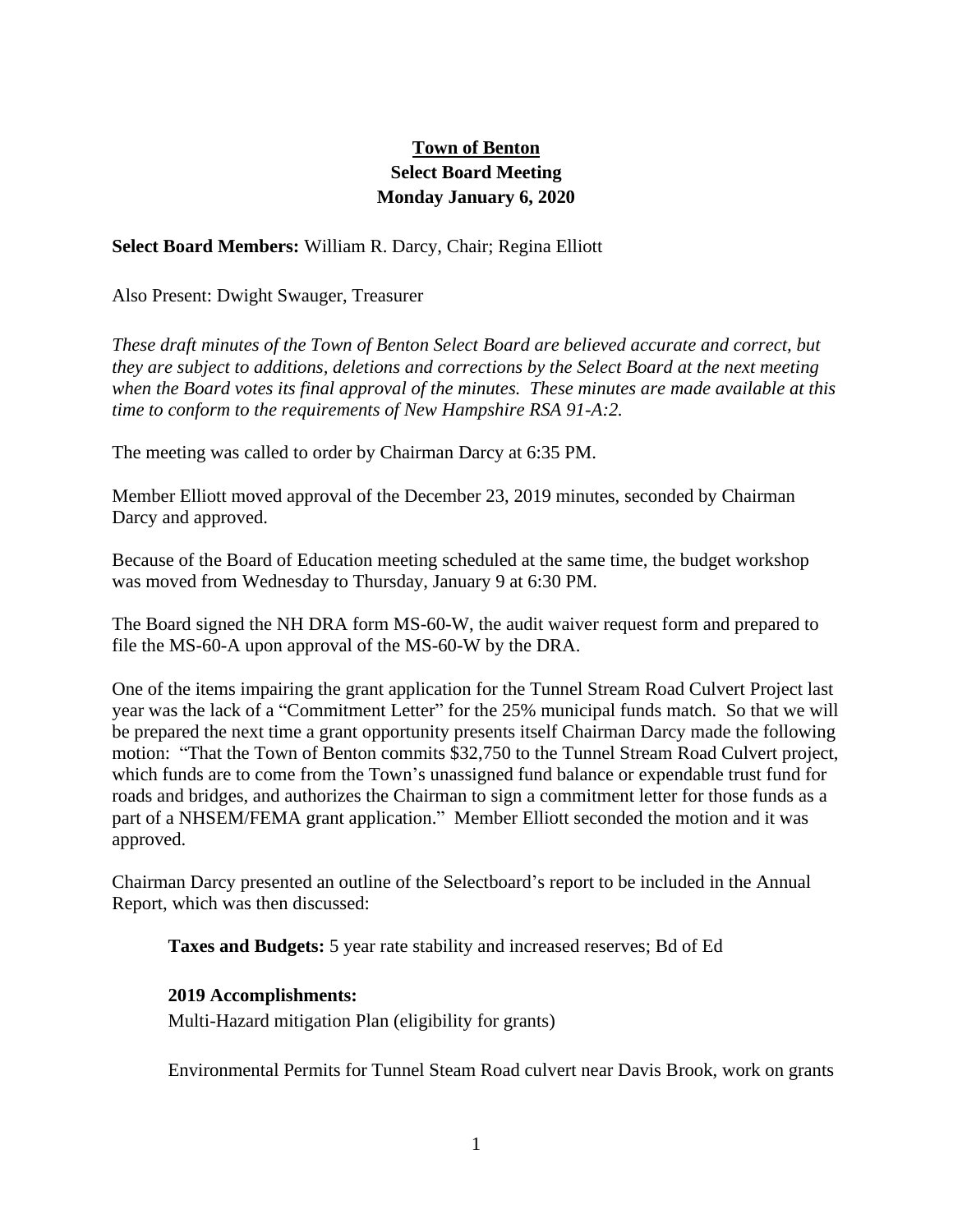Lawsuit against USFS for underpaying PILOT for WMNF land in Benton

Cemetery: Removed some trees, bushes, stumps, moved some of the granite posts dividing old from new cemetery plot to border parking lot. Mention first year of contracted maintenance and worked out well and within budget. Mention proposed work in next year through warrant article.

Sand/salt shed behind Town Hall built and painted (credit Stiebitz, Boutin and Cameron Bennett) talked about since 2014 Town Meeting

Excavation of Town Hall sump pump drain

Barrier and signs on Tunnel Stream Road (talked about since 2014 Town Meeting).

Snowplow turnaround area and No Parking signage on Long Pond Road.

### **Future Projects included in warrant articles**

In addition to Cemetery projects mentioned above; Paving Tunnel Stream Rd; Town Hall Fence: Bring Broadband to Benton

#### **Proposed Warrant Articles in addition to elections, reports, etc.**

Tunnel Stream Road repaving (\$35K for another 500 ft)

Cemetery: tree & stump removal and survey for additional gravesites and, wall and gravestone repairs (\$20K non-lapsing)

Add \$30K to Expendable Capital Reserve Fund

Bringing Broadband to Benton (DSL, cable) from Capital Reserve Fund (\$25K nonlapsing)

Erect fence on for Town Hall side lawn for aesthetics and protection of septic, propane and generator, discussed in 2013 Town Meeting (\$10K)

Member Elliott noted that signage should be added to the cemetery and town hall warrant articles.

Treasurer Swauger reported that \$150,000 was moved from the operating account to the ICS account before the start of the year, resulting in an operating account balance, after checks to be